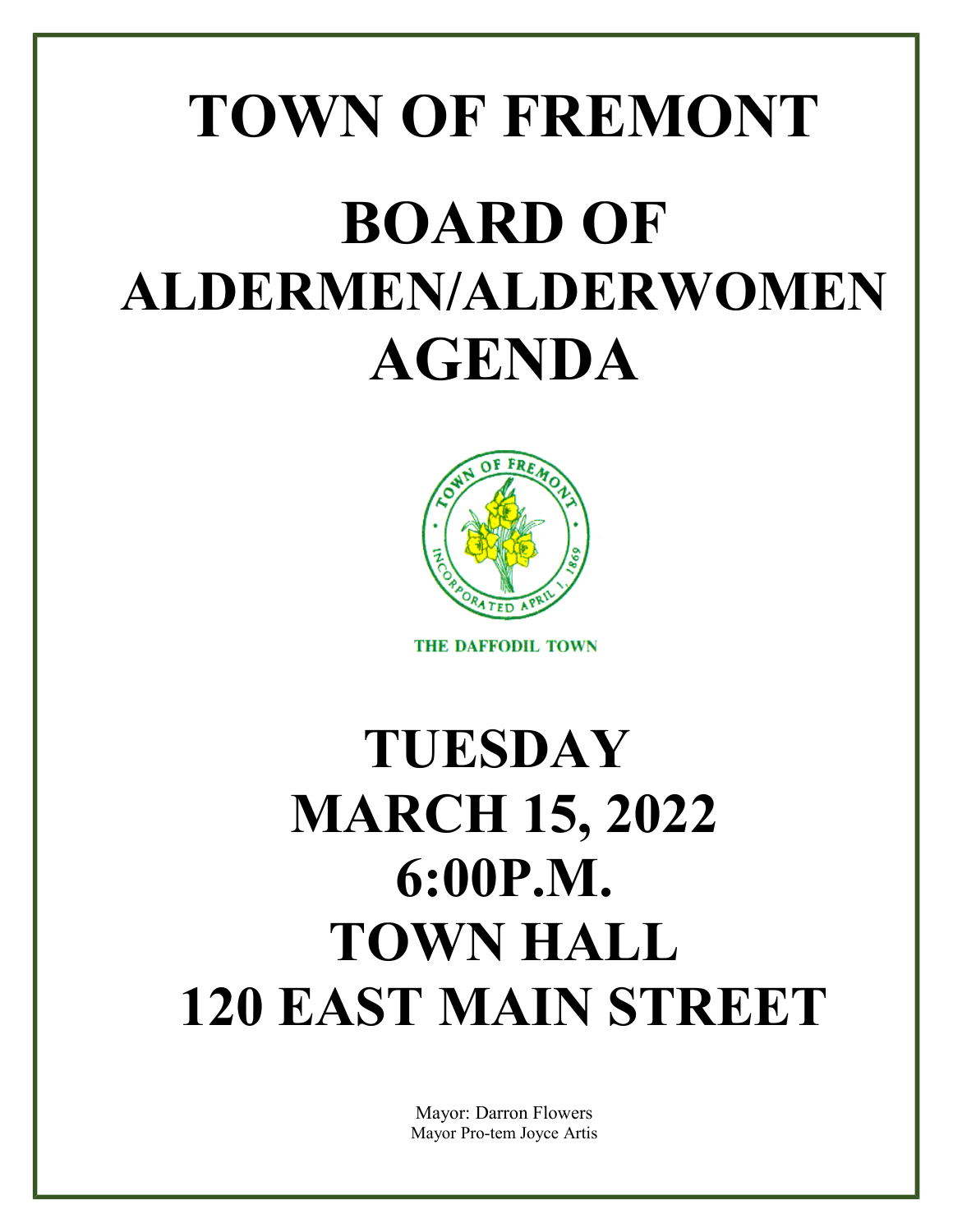Board Members: Mrs. Beatrice Jones, Mr. Keith L. Spivey, Mrs. Terry Futrelle, Mr. Leroy Ruffin, and Mrs. Annie Lewis

Administrator: Tony Howell<br>Shannon Daly Police Chief: Paul Moats Town Clerk: Shannon Daly Police Police Chiefs.



#### **AGENDA TOWN OF FREMONT BOARD OF ALDERMEN/ALDERWOMEN TUESDAY, MARCH 15, 2022 @ 6:00 P.M. TOWN HALL, 120 EAST MAIN STREET**

**Call to Order: Mayor Flowers**

**Invocation:**

**Pledge of Allegiance:**

**Approval of Agenda:**

#### **Approval of Minutes: (GREEN)**

**(1)** January 31, 2022 – Special Called Meeting

**(2)** January 31, 2022 – Closed Session Meeting

**(3)** February 15, 2022 – Regular Board Meeting

**(4)** March 1, 2022 – Special Called Meeting

**(5)** March 1, 2022 – Closed Session Meeting

#### **Public Comment: PLEASE READ IF YOU WISH TO ADDRESS THE BOARD**

**Persons attending the meeting, other than Aldermen/Alderwomen or staff, may only address the Mayor during that portion of the meeting agenda designated as Public Comments or Public Hearings.**

- Individuals must state their names and addresses.
- Each person will be allotted 3 minutes to make comments.
- A total of 20 minutes at each meeting will be allotted, or a reasonable amount of time to do so.
- The Mayor may or may not reduce the 3 minutes allotted to each person.
- Any comments that exceed the 3-minute limitation must be submitted to the Board of Aldermen/Alderwomen in writing.
- Remarks made by the public shall be addressed to the Mayor or the Aldermen/Alderwomen.
- The Aldermen/Alderwomen and staff may or may not respond to individuals during anytime of the public comment section. (Adopted August 16, 2011.**)**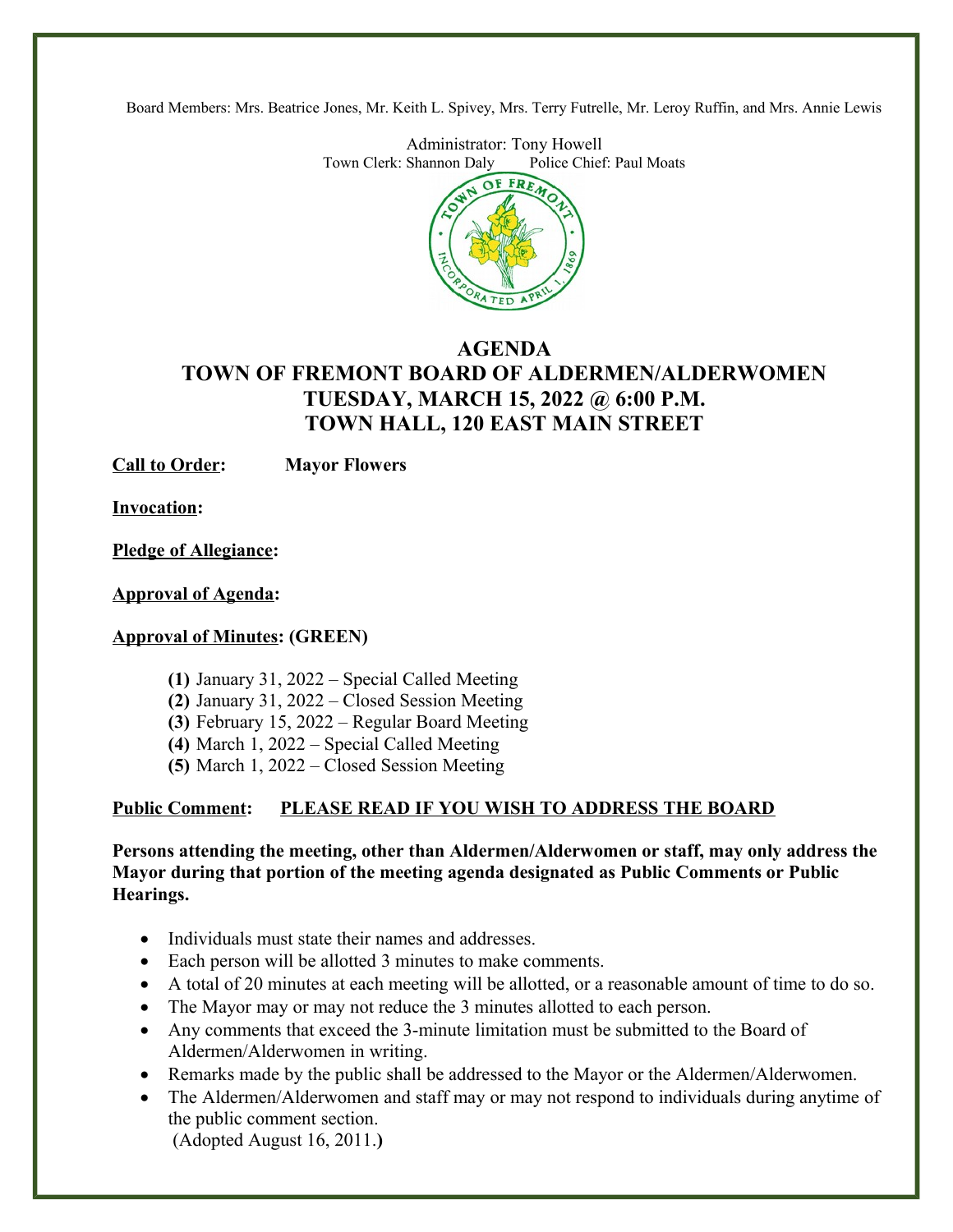#### **Speaker: (YELLOW)**

PJ Rheam from Electricities will speak about solar panels

#### **Action: (PINK)**

**(1)** Resolution for Solar Panels – Mr. Howell

#### **Reports: (PURPLE)**

- (1) Financial Reports
	- January Billed and February Collections & Expenses Report Mrs. Daly
	- Cash Trending  $&$  Budget to Actual Report Mrs. Nichols
- (2) Public Works Report Mr. Pulley
- (3) Police Report Chief Moats
	- New laws pertaining to gaming tables (General Statute  $\S 14-300 \S 14-309$ )

#### **Discussion: (GOLD)**

- **(1)** Women's History Month Alderwoman Jones
- **(2)** Budget for 2022 2023 Alderwoman Jones
- **(3)** Board Retreat Alderman Spivey
- **(4)** Visitor Mask Requirement Mr. Howell

#### **Action: (PINK)**

- **(1)**Procedure for Closed Session Alderwoman Jones
- **(2)** Juneteenth Federal Holiday Alderwoman Jones
- **(3)** Part-time position for Public Works Department Mr. Howell

#### **Information: (BLUE)**

- **(1)** Schedule for Board Room
	- March  $29^{th}$  @ 6:00 Friends of Northern Wayne Library
- **(2)** The Daffodil festival will be on March 26, 2022 from 10:00 a.m. to 5:00 p.m.
- **(3)** Library Meeting notes for February 22, 2022.
- **(4)** Planning and Adjustment Board Meeting minutes of March 8, 2022.
- **(5)** Town Hall will be closed on Monday, April 18<sup>th</sup> in observance of Easter.

#### **Closed Session**:

**(1)** Personnel Issue - (General Statute § 143-318.11(6)).

#### **Motion to Close Regular Meeting**